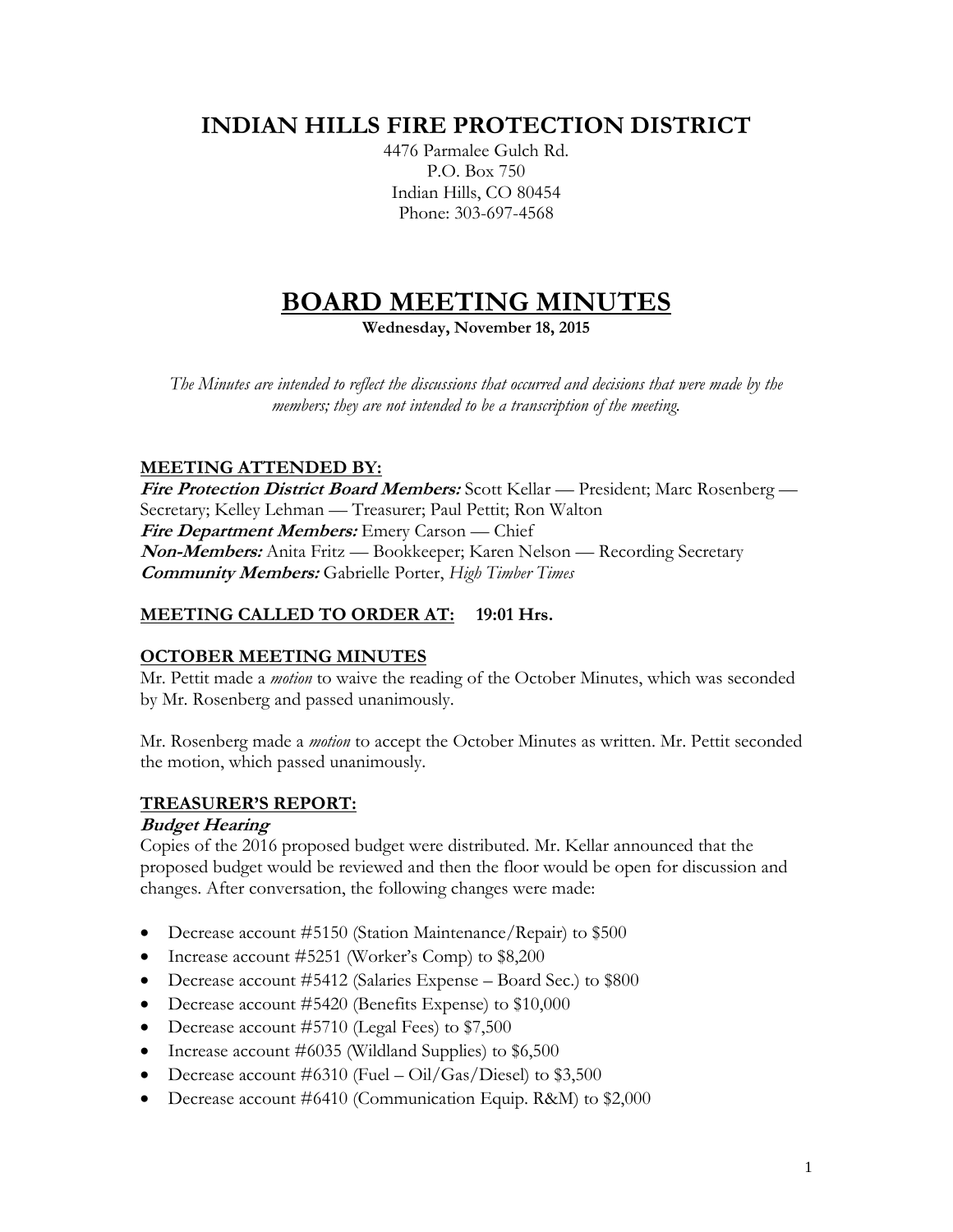- Increase account  $\#6425$  (Dispatching Fees) to \$5,000
- Add account #7060 (Station Improvements) with an allocation of \$27,500 to cover new exterior siding for the station

After reviewing all changes, it was noted that the District will have roughly \$6,690 for reserves.

Mr. Rosenberg made a *motion* to adopt the 2016 Indian Hills Fire Protection District budget. Mr. Walton seconded the motion, which passed unanimously.

# **Monthly Financial Reports**

It was noted that District expenses are at 84% as of the end of October.

In Checks, it was agreed that check #12728 to Tribbett Agency in the amount of \$12,591 would be voided in lieu of receiving clarification on the invoice. Discussion then moved to the Credit Card statements. Conversation occurred regarding a \$39 charge to Ms. Nelson's account for exceeding the card's credit limit. Ms. Nelson said that she would speak to the bank about waiving the fee.

Mr. Rosenberg made a *motion* to approve checks #12711-12729, excepting check #12728, plus automated payments, credit card expenses, and bank fees. Mr. Walton seconded the motion, which passed unanimously.

### **Audit Update**

Mr. Kellar said that he hopes to have a representative from Haynie & Company come to the December Board meeting to present an overview of the audit. Discussion followed about the fact that the final check for the audit is being held until a conversation can occur between Mr. Kellar and the auditor.

#### **Unemployment Insurance Rebate Status**

Ms. Fritz said that the District should be owed a rebate in the next six weeks.

# **DEPARTMENT/OFFICERS' REPORTS:**

#### **Fire Marshal — Randy Rudloff**

Not present. Mr. Carson stated that there is an upcoming County Commissioners meeting regarding the fire codes. A decision about passage should be made at that point.

#### **Chief — Emery Carson**

Mr. Carson distributed a report and began with an update on apparatus 357. He said that he had sent a request to Mr. Batista regarding procuring a title for the vehicle. Mr. Carson also shared that half of the recall work is complete.

Next, Mr. Carson stated that he had taken a class at the Division of Fire Prevention and Control that will allow fire, Haz-Mat, and EMS certification paperwork to be handled inhouse.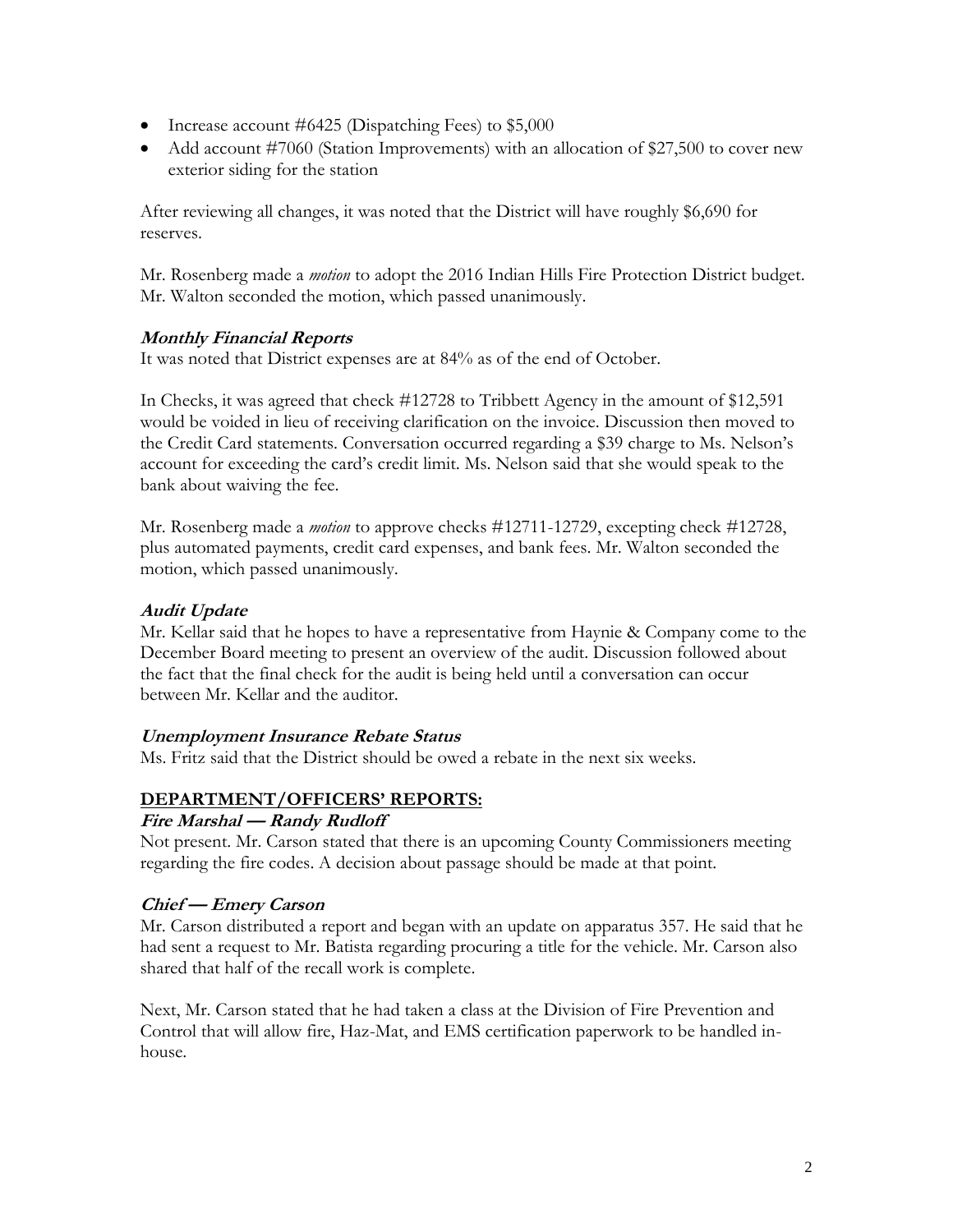The QDS radio maintenance contract is complete and signed, Mr. Carson said. He referenced an attachment showing the signed contract. Mr. Carson also shared that a request for proposals for station mold eradication will run in upcoming editions of the *Canyon Courier*  and *High Timber Times.*

Mr. Carson completed his report by summarizing the calls for the month, which total 13 to date, bringing the annual total to 201.

#### **Assistant Chief — Marc Rosenberg**

Mr. Rosenberg said that he had nothing to share.

**Fire Captain — Scott Case**

Not present.

**EMS Captain — Bob Fager** Not present.

# **OLD BUSINESS:**

#### **Station Siding Bids**

It was agreed that a request for proposals will be developed in the future with review at an upcoming Board meeting.

#### **Update on FTP Lawsuit**

Mr. Kellar said that there was no news. He offered to follow up for the December Board meeting.

# **NEW BUSINESS:**

#### **DEO for May Election**

After discussion, it was agreed to appoint Lyons Gaddis as the DEO for the upcoming election. It was also recommended that Ms. Nelson attend election training offered in early January.

#### **ADJOURNED AT: 20:18**

There being no more business to discuss, Mr. Rosenberg made a *motion* to adjourn the meeting. Mr. Walton seconded the motion, which passed unanimously.

*President:*

*Secretary:*

#### **MOTIONS MADE AND PASSED:**

 To waive the reading of the October Minutes. *Motion made by Mr. Pettit; seconded by Mr. Rosenberg; unanimous.*